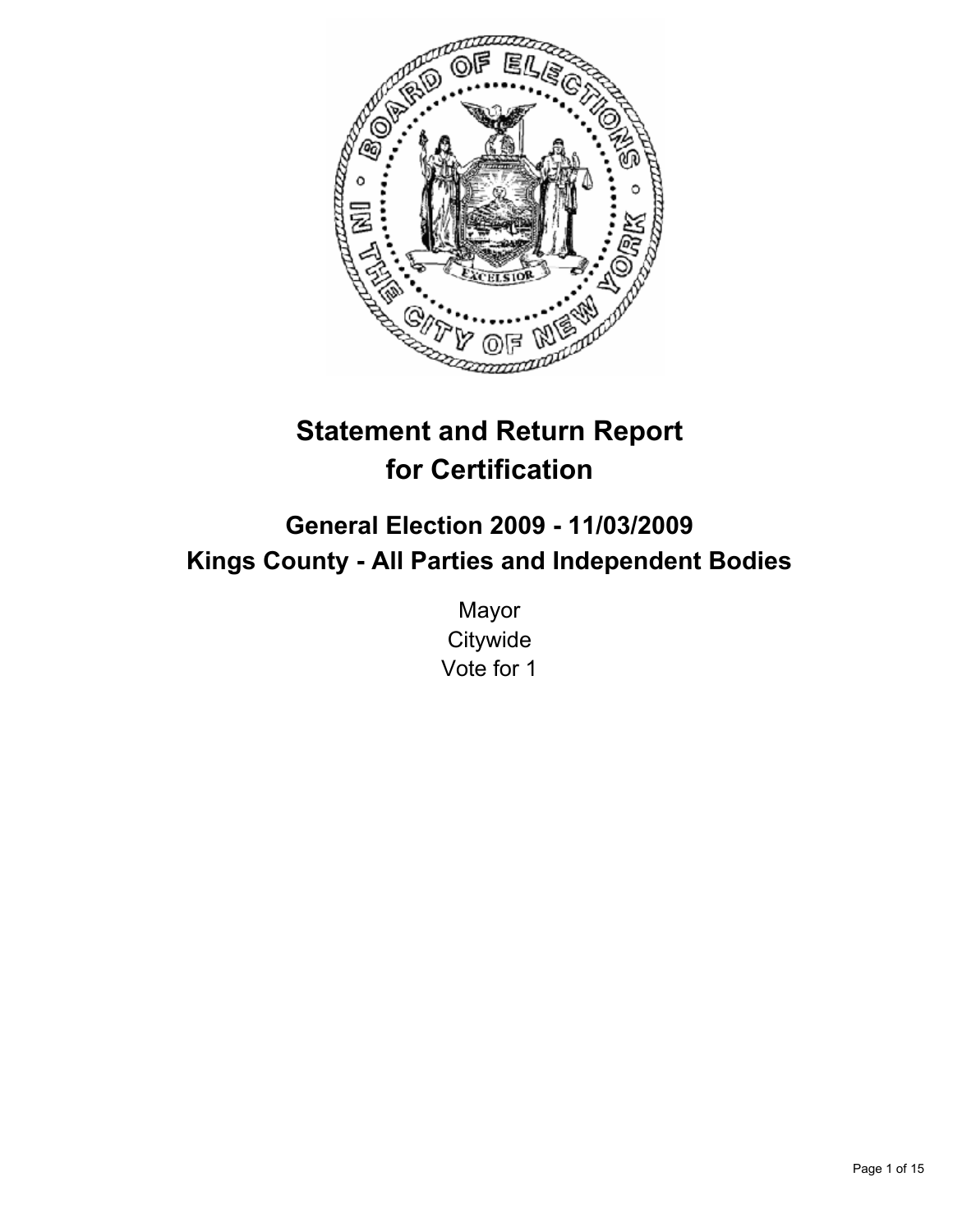

| <b>PUBLIC COUNTER</b>                               | 16,934 |
|-----------------------------------------------------|--------|
| <b>EMERGENCY</b>                                    | 7      |
| ABSENTEE/MILITARY                                   | 177    |
| <b>AFFIDAVIT</b>                                    | 213    |
| <b>Total Ballots</b>                                | 17,331 |
| WILLIAM C THOMPSON JR. (DEMOCRATIC)                 | 12,652 |
| MICHAEL R BLOOMBERG (REPUBLICAN)                    | 2,996  |
| MICHAEL R BLOOMBERG (INDEPENDENCE/JOBS & EDUCATION) | 879    |
| STEPHEN CHRISTOPHER (CONSERVATIVE)                  | 76     |
| WILLIAM C THOMPSON JR. (WORKING FAMILIES)           | 443    |
| FRANCISCA VILLAR (SOCIALISM & LIB)                  | 18     |
| DAN FEIN (SOCIALIST WORKER)                         | 9      |
| <b>BILLY TALEN (GREEN)</b>                          | 23     |
| JIMMY MCMILLAN (RENT IS TOO HIGH)                   | 21     |
| JOSEPH DOBRIAN (LIBERTARIAN)                        | 2      |
| AV (WRITE-IN)                                       | 1      |
| OWEN D. WATKINS JR. (WRITE-IN)                      | 1      |
| <b>Total Votes</b>                                  | 17,121 |
| Unrecorded                                          | 210    |

| <b>PUBLIC COUNTER</b>                               | 19,355 |
|-----------------------------------------------------|--------|
| <b>EMERGENCY</b>                                    | 201    |
| ABSENTEE/MILITARY                                   | 333    |
| <b>AFFIDAVIT</b>                                    | 169    |
| <b>Total Ballots</b>                                | 20,058 |
| WILLIAM C THOMPSON JR. (DEMOCRATIC)                 | 8,539  |
| MICHAEL R BLOOMBERG (REPUBLICAN)                    | 8,440  |
| MICHAEL R BLOOMBERG (INDEPENDENCE/JOBS & EDUCATION) | 1,959  |
| STEPHEN CHRISTOPHER (CONSERVATIVE)                  | 316    |
| WILLIAM C THOMPSON JR. (WORKING FAMILIES)           | 290    |
| FRANCISCA VILLAR (SOCIALISM & LIB)                  | 12     |
| DAN FEIN (SOCIALIST WORKER)                         | 22     |
| <b>BILLY TALEN (GREEN)</b>                          | 70     |
| JIMMY MCMILLAN (RENT IS TOO HIGH)                   | 30     |
| JOSEPH DOBRIAN (LIBERTARIAN)                        | 29     |
| MATT B JACKSON (WRITE-IN)                           | 1      |
| <b>Total Votes</b>                                  | 19,708 |
| Unrecorded                                          | 350    |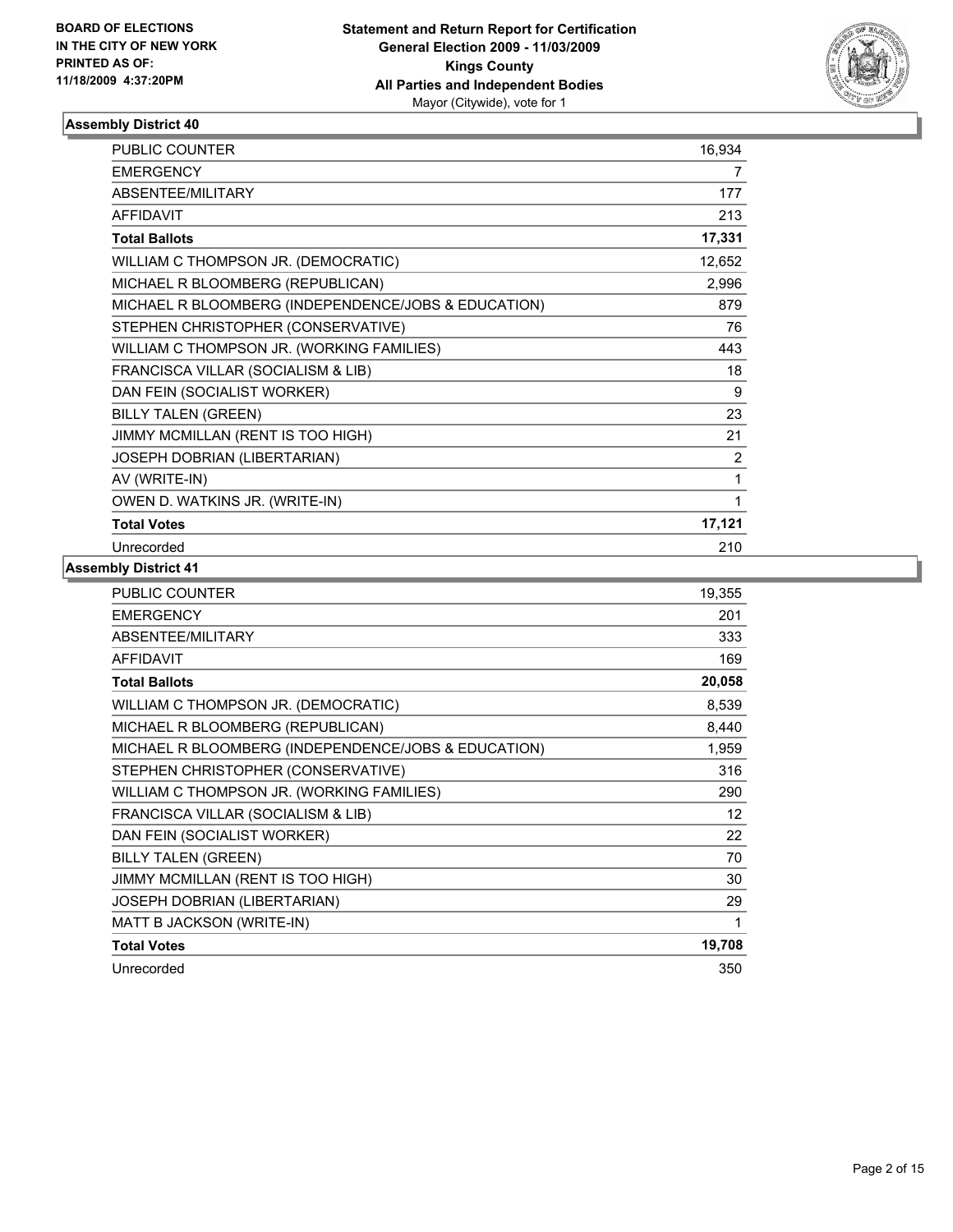

| <b>PUBLIC COUNTER</b>                               | 14.422         |
|-----------------------------------------------------|----------------|
| <b>EMERGENCY</b>                                    | 22             |
| ABSENTEE/MILITARY                                   | 200            |
| <b>AFFIDAVIT</b>                                    | 167            |
| <b>Total Ballots</b>                                | 14,811         |
| WILLIAM C THOMPSON JR. (DEMOCRATIC)                 | 9,068          |
| MICHAEL R BLOOMBERG (REPUBLICAN)                    | 3,703          |
| MICHAEL R BLOOMBERG (INDEPENDENCE/JOBS & EDUCATION) | 1,038          |
| STEPHEN CHRISTOPHER (CONSERVATIVE)                  | 112            |
| WILLIAM C THOMPSON JR. (WORKING FAMILIES)           | 458            |
| FRANCISCA VILLAR (SOCIALISM & LIB)                  | 26             |
| DAN FEIN (SOCIALIST WORKER)                         | 17             |
| <b>BILLY TALEN (GREEN)</b>                          | 71             |
| JIMMY MCMILLAN (RENT IS TOO HIGH)                   | 60             |
| JOSEPH DOBRIAN (LIBERTARIAN)                        | $\overline{7}$ |
| <b>Total Votes</b>                                  | 14,560         |
| Unrecorded                                          | 251            |

| <b>PUBLIC COUNTER</b>                               | 15,902 |
|-----------------------------------------------------|--------|
| <b>EMERGENCY</b>                                    | 205    |
| ABSENTEE/MILITARY                                   | 303    |
| <b>AFFIDAVIT</b>                                    | 198    |
| <b>Total Ballots</b>                                | 16,608 |
| WILLIAM C THOMPSON JR. (DEMOCRATIC)                 | 11,686 |
| MICHAEL R BLOOMBERG (REPUBLICAN)                    | 2,969  |
| MICHAEL R BLOOMBERG (INDEPENDENCE/JOBS & EDUCATION) | 900    |
| STEPHEN CHRISTOPHER (CONSERVATIVE)                  | 105    |
| WILLIAM C THOMPSON JR. (WORKING FAMILIES)           | 563    |
| FRANCISCA VILLAR (SOCIALISM & LIB)                  | 18     |
| DAN FEIN (SOCIALIST WORKER)                         | 10     |
| <b>BILLY TALEN (GREEN)</b>                          | 87     |
| JIMMY MCMILLAN (RENT IS TOO HIGH)                   | 16     |
| JOSEPH DOBRIAN (LIBERTARIAN)                        | 15     |
| <b>Total Votes</b>                                  | 16,369 |
| Unrecorded                                          | 239    |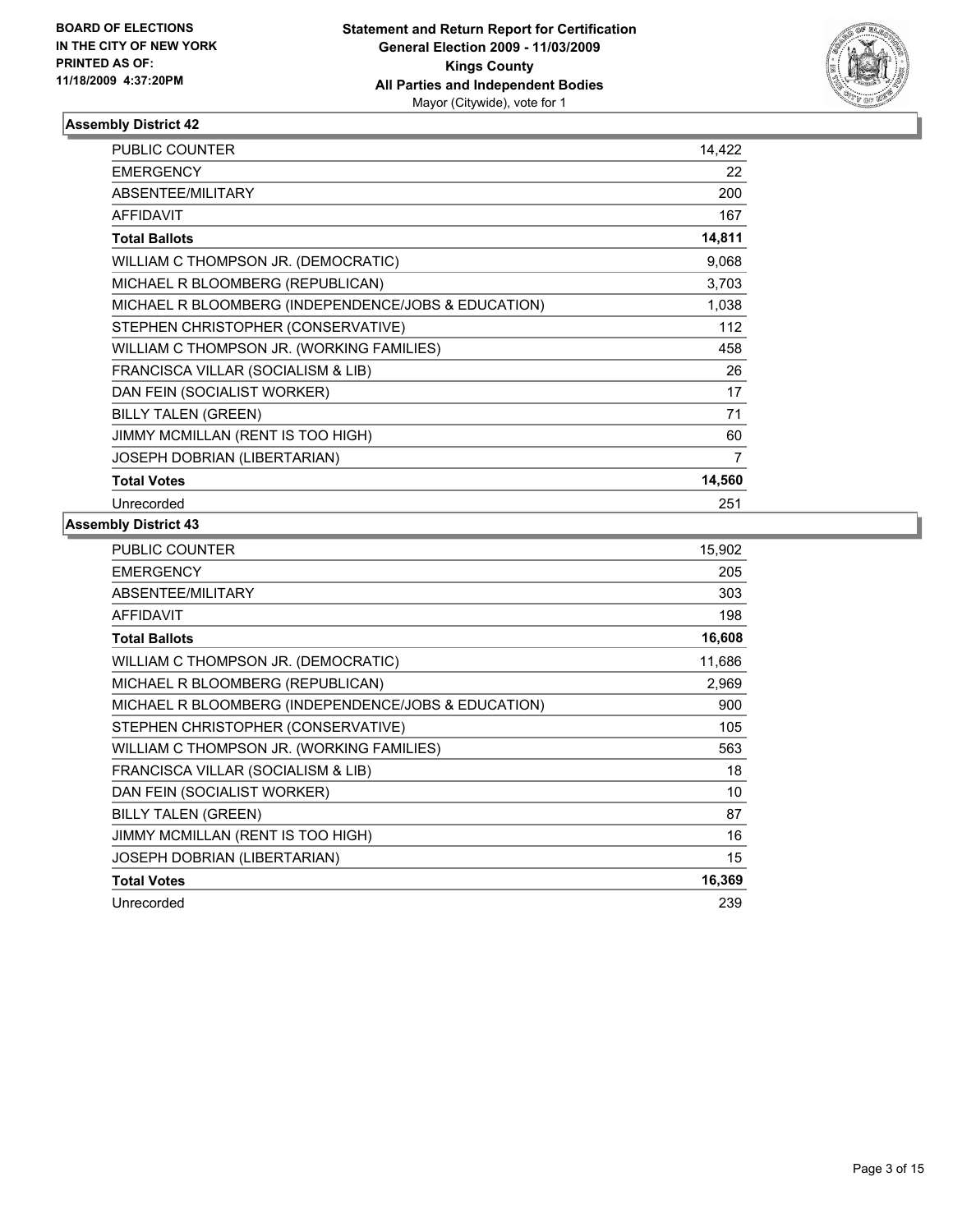

| <b>PUBLIC COUNTER</b>                               | 19,877         |
|-----------------------------------------------------|----------------|
| <b>EMERGENCY</b>                                    | 81             |
| ABSENTEE/MILITARY                                   | 338            |
| <b>AFFIDAVIT</b>                                    | 268            |
| <b>Total Ballots</b>                                | 20,564         |
| WILLIAM C THOMPSON JR. (DEMOCRATIC)                 | 6,800          |
| MICHAEL R BLOOMBERG (REPUBLICAN)                    | 7,680          |
| MICHAEL R BLOOMBERG (INDEPENDENCE/JOBS & EDUCATION) | 3,400          |
| STEPHEN CHRISTOPHER (CONSERVATIVE)                  | 395            |
| WILLIAM C THOMPSON JR. (WORKING FAMILIES)           | 1,205          |
| FRANCISCA VILLAR (SOCIALISM & LIB)                  | 43             |
| DAN FEIN (SOCIALIST WORKER)                         | 55             |
| <b>BILLY TALEN (GREEN)</b>                          | 496            |
| JIMMY MCMILLAN (RENT IS TOO HIGH)                   | 52             |
| JOSEPH DOBRIAN (LIBERTARIAN)                        | 44             |
| AARON HERMAN (WRITE-IN)                             | 1              |
| ANTHONY WEINER (WRITE-IN)                           | 1              |
| BILL CLINTON (WRITE-IN)                             | 1              |
| CHARLES MONTGOMERY BURNS (WRITE-IN)                 | $\mathbf{1}$   |
| CHRISTINE QUINN (WRITE-IN)                          | 1              |
| DANIEL GOLDSTEIN (WRITE-IN)                         | 2              |
| JONNY PORKPIE (WRITE-IN)                            | 1              |
| LAURA JACOBSON (WRITE-IN)                           | $\mathbf{1}$   |
| LLOYD B. MILLER (WRITE-IN)                          | 1              |
| MAYER FELD (WRITE-IN)                               | $\overline{2}$ |
| RAYMOND W. KELLY (WRITE-IN)                         | 1              |
| TONY AVELLA (WRITE-IN)                              | 3              |
| VICTOR VON DOOM (WRITE-IN)                          | 1              |
| WAYNE T. MURATORE (WRITE-IN)                        | 1              |
| <b>Total Votes</b>                                  | 20,188         |
| Unrecorded                                          | 376            |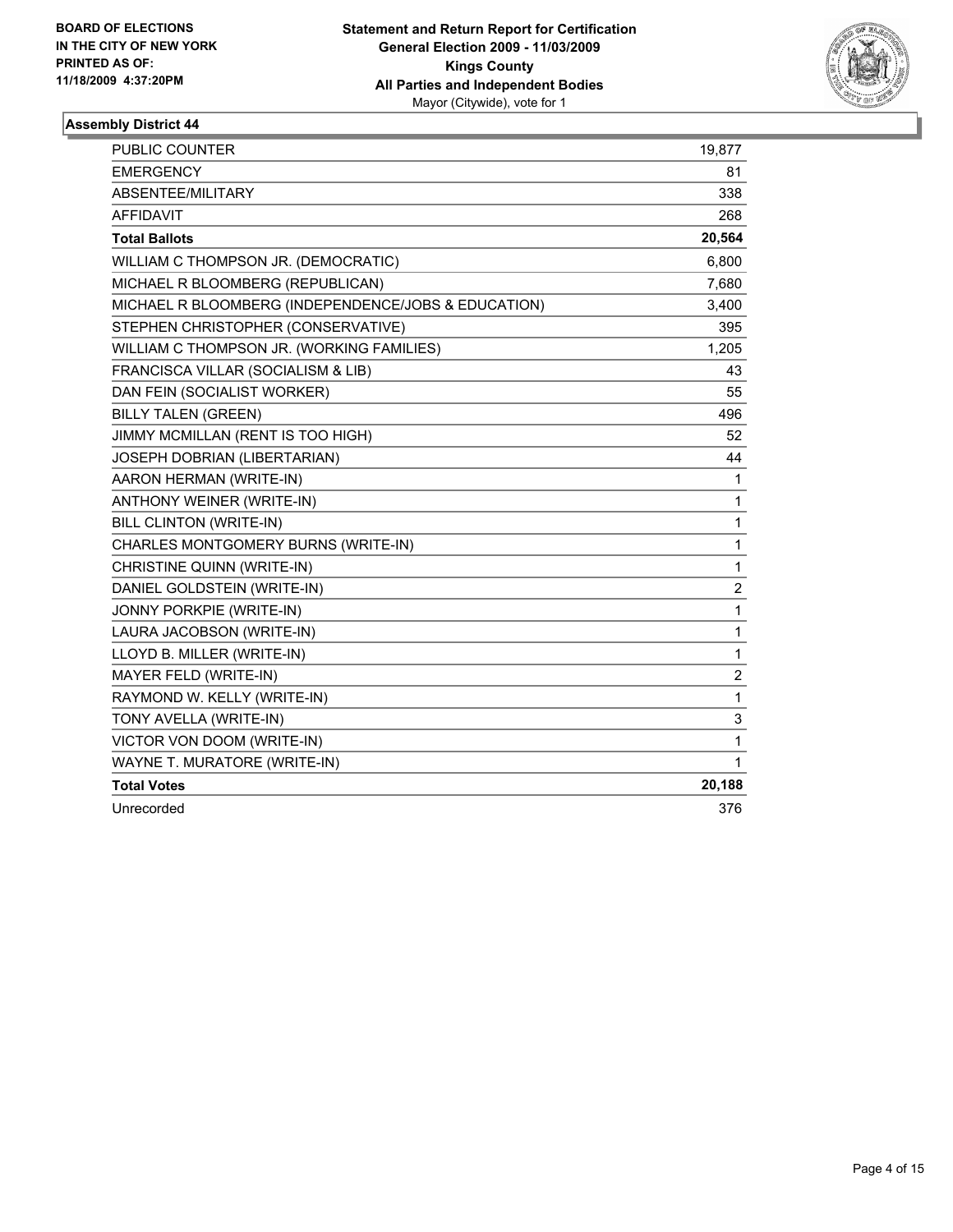

| PUBLIC COUNTER                                      | 16,307 |
|-----------------------------------------------------|--------|
| <b>EMERGENCY</b>                                    | 36     |
| ABSENTEE/MILITARY                                   | 407    |
| <b>AFFIDAVIT</b>                                    | 200    |
| <b>Total Ballots</b>                                | 16,950 |
| WILLIAM C THOMPSON JR. (DEMOCRATIC)                 | 2,561  |
| MICHAEL R BLOOMBERG (REPUBLICAN)                    | 11,022 |
| MICHAEL R BLOOMBERG (INDEPENDENCE/JOBS & EDUCATION) | 2,503  |
| STEPHEN CHRISTOPHER (CONSERVATIVE)                  | 334    |
| WILLIAM C THOMPSON JR. (WORKING FAMILIES)           | 146    |
| FRANCISCA VILLAR (SOCIALISM & LIB)                  | 18     |
| DAN FEIN (SOCIALIST WORKER)                         | 12     |
| <b>BILLY TALEN (GREEN)</b>                          | 68     |
| JIMMY MCMILLAN (RENT IS TOO HIGH)                   | 21     |
| JOSEPH DOBRIAN (LIBERTARIAN)                        | 17     |
| <b>BARRY BROTHERS (WRITE-IN)</b>                    | 1      |
| IAN RANDAL STROCK (WRITE-IN)                        | 1      |
| RUDOLF GULIANI (WRITE-IN)                           | 1      |
| STANLEY KAPLAL (WRITE-IN)                           | 1      |
| YOCHEVED WEISSMAN (WRITE-IN)                        | 1      |
| <b>Total Votes</b>                                  | 16,707 |
| Unrecorded                                          | 243    |

| <b>PUBLIC COUNTER</b>                               | 18,584 |
|-----------------------------------------------------|--------|
| <b>EMERGENCY</b>                                    | 173    |
| ABSENTEE/MILITARY                                   | 506    |
| <b>AFFIDAVIT</b>                                    | 262    |
| <b>Total Ballots</b>                                | 19,525 |
| WILLIAM C THOMPSON JR. (DEMOCRATIC)                 | 5,133  |
| MICHAEL R BLOOMBERG (REPUBLICAN)                    | 10,641 |
| MICHAEL R BLOOMBERG (INDEPENDENCE/JOBS & EDUCATION) | 2,660  |
| STEPHEN CHRISTOPHER (CONSERVATIVE)                  | 357    |
| WILLIAM C THOMPSON JR. (WORKING FAMILIES)           | 241    |
| FRANCISCA VILLAR (SOCIALISM & LIB)                  | 22     |
| DAN FEIN (SOCIALIST WORKER)                         | 19     |
| <b>BILLY TALEN (GREEN)</b>                          | 87     |
| JIMMY MCMILLAN (RENT IS TOO HIGH)                   | 22     |
| JOSEPH DOBRIAN (LIBERTARIAN)                        | 20     |
| CHARLES MONTGOMERY BURNS (WRITE-IN)                 | 2      |
| GREGORY A. MONTE (WRITE-IN)                         | 1      |
| RUDOLPH GULIANI (WRITE-IN)                          | 1      |
| <b>TYRRELL EILAND (WRITE-IN)</b>                    | 1      |
| ZAC STACKELL (WRITE-IN)                             | 1      |
| <b>Total Votes</b>                                  | 19,208 |
| Unrecorded                                          | 317    |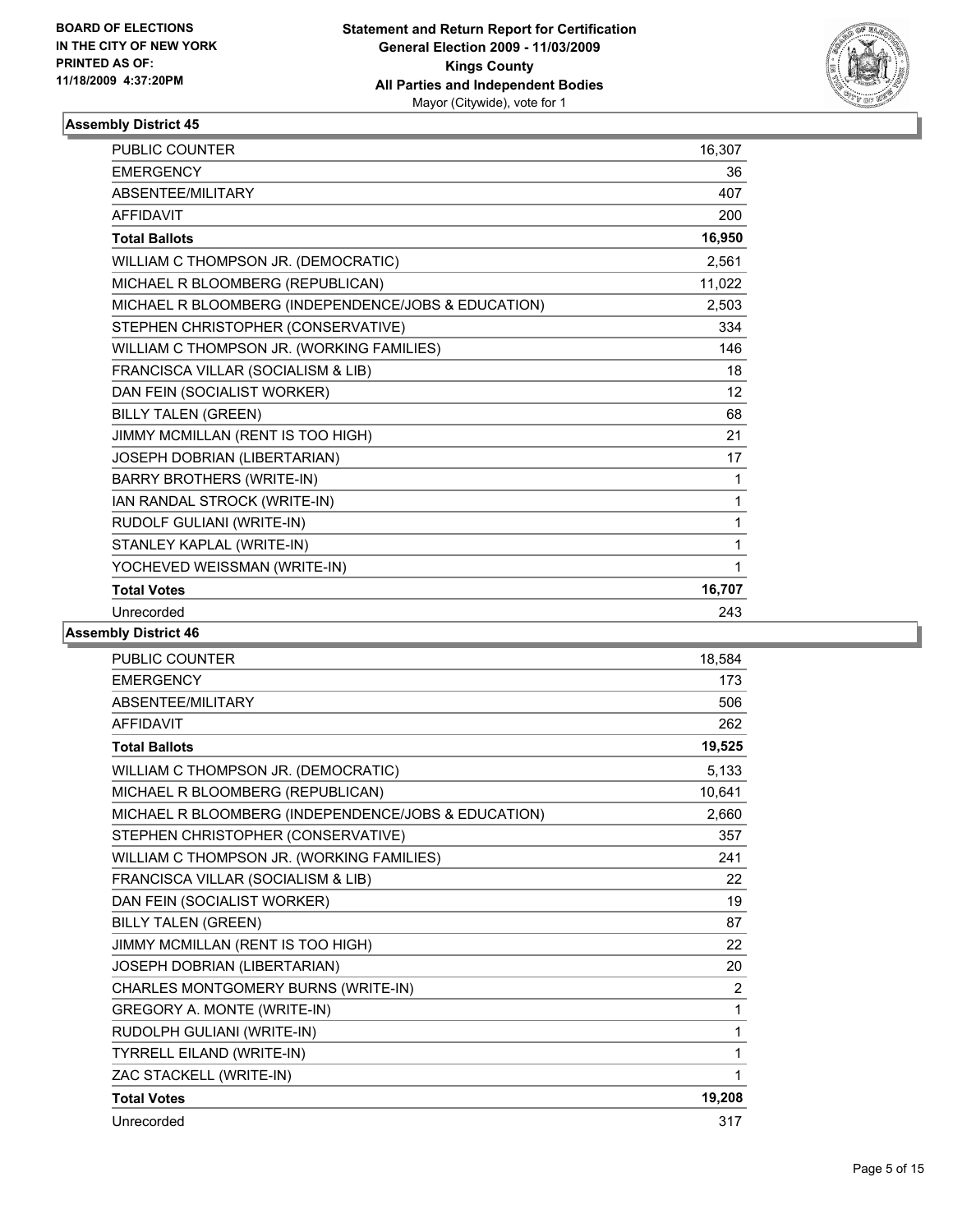

| <b>PUBLIC COUNTER</b>                               | 13,584 |
|-----------------------------------------------------|--------|
| <b>EMERGENCY</b>                                    | 156    |
| ABSENTEE/MILITARY                                   | 340    |
| <b>AFFIDAVIT</b>                                    | 129    |
| <b>Total Ballots</b>                                | 14,209 |
| WILLIAM C THOMPSON JR. (DEMOCRATIC)                 | 3,127  |
| MICHAEL R BLOOMBERG (REPUBLICAN)                    | 8,430  |
| MICHAEL R BLOOMBERG (INDEPENDENCE/JOBS & EDUCATION) | 1,846  |
| STEPHEN CHRISTOPHER (CONSERVATIVE)                  | 294    |
| WILLIAM C THOMPSON JR. (WORKING FAMILIES)           | 133    |
| FRANCISCA VILLAR (SOCIALISM & LIB)                  | 20     |
| DAN FEIN (SOCIALIST WORKER)                         | 14     |
| <b>BILLY TALEN (GREEN)</b>                          | 46     |
| JIMMY MCMILLAN (RENT IS TOO HIGH)                   | 10     |
| JOSEPH DOBRIAN (LIBERTARIAN)                        | 15     |
| ELLEN FRIEDBERG (WRITE-IN)                          | 1      |
| GEGORY A. MONTE (WRITE-IN)                          | 1      |
| <b>Total Votes</b>                                  | 13,937 |
| Unrecorded                                          | 272    |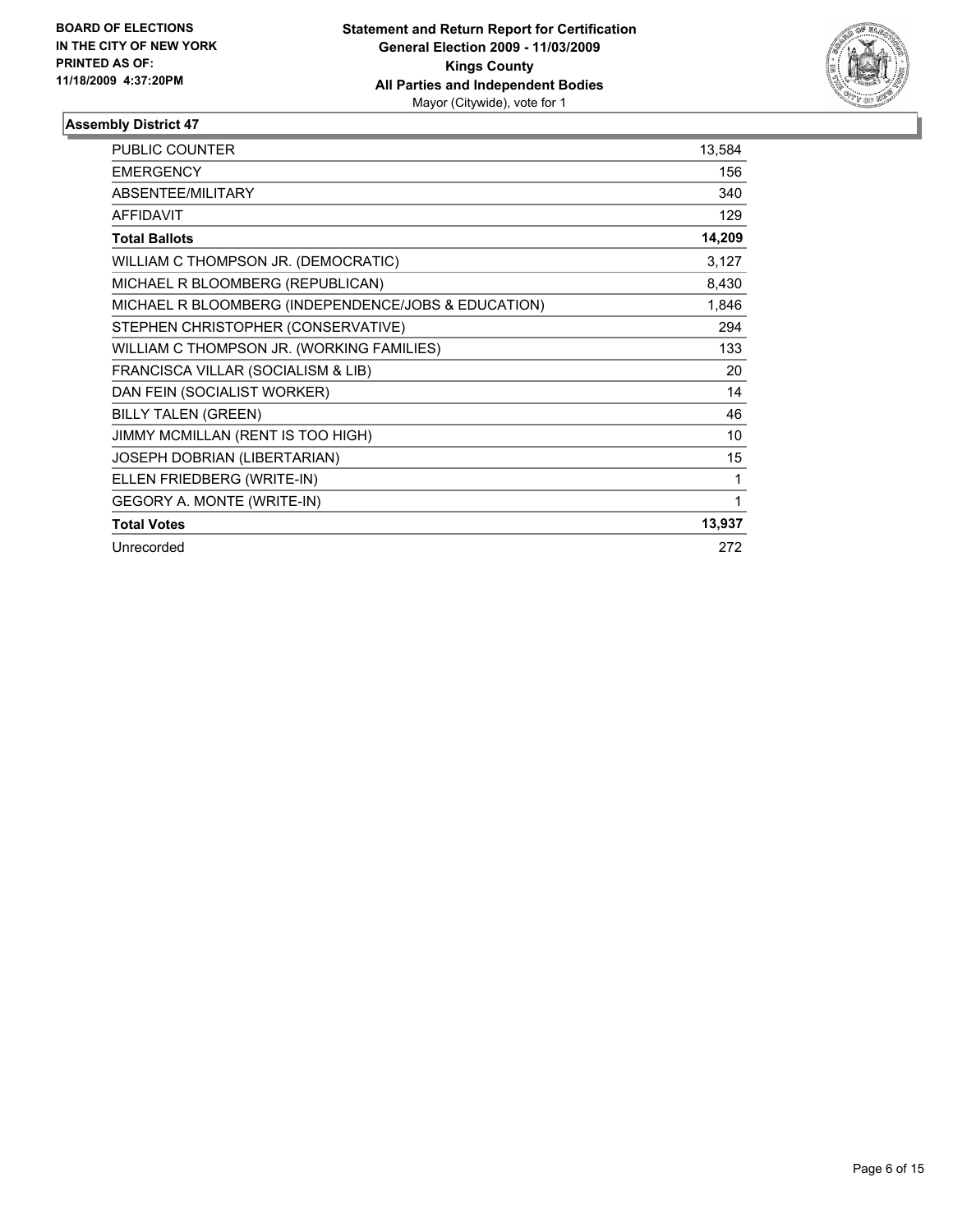

| PUBLIC COUNTER                                      | 17,325       |
|-----------------------------------------------------|--------------|
| <b>EMERGENCY</b>                                    | 552          |
| ABSENTEE/MILITARY                                   | 256          |
| <b>AFFIDAVIT</b>                                    | 212          |
| <b>Total Ballots</b>                                | 18,345       |
| WILLIAM C THOMPSON JR. (DEMOCRATIC)                 | 3,472        |
| MICHAEL R BLOOMBERG (REPUBLICAN)                    | 11,425       |
| MICHAEL R BLOOMBERG (INDEPENDENCE/JOBS & EDUCATION) | 1,729        |
| STEPHEN CHRISTOPHER (CONSERVATIVE)                  | 1,105        |
| WILLIAM C THOMPSON JR. (WORKING FAMILIES)           | 178          |
| FRANCISCA VILLAR (SOCIALISM & LIB)                  | 18           |
| DAN FEIN (SOCIALIST WORKER)                         | 15           |
| <b>BILLY TALEN (GREEN)</b>                          | 52           |
| JIMMY MCMILLAN (RENT IS TOO HIGH)                   | 100          |
| JOSEPH DOBRIAN (LIBERTARIAN)                        | 15           |
| ABE GOLDSCHMIDT (WRITE-IN)                          | 1            |
| BILL DE BLASIO (WRITE-IN)                           | $\mathbf{1}$ |
| ELIEZER FLEISCHMAN (WRITE-IN)                       | $\mathbf{1}$ |
| <b>GLENN BECK (WRITE-IN)</b>                        | $\mathbf{1}$ |
| KIRA M. ZEVAN (WRITE-IN)                            | 1            |
| PAUL DANN (WRITE-IN)                                | $\mathbf{1}$ |
| RABBI LEW LEVIN (WRITE-IN)                          | 2            |
| SAL EJAZ (WRITE-IN)                                 | 1            |
| SHAYA MARCUS (WRITE-IN)                             | $\mathbf{1}$ |
| SHAYA SLOMOVICS (WRITE-IN)                          | $\mathbf{1}$ |
| SIMEHA STROH (WRITE-IN)                             | $\mathbf{1}$ |
| <b>Total Votes</b>                                  | 18,121       |
| Unrecorded                                          | 224          |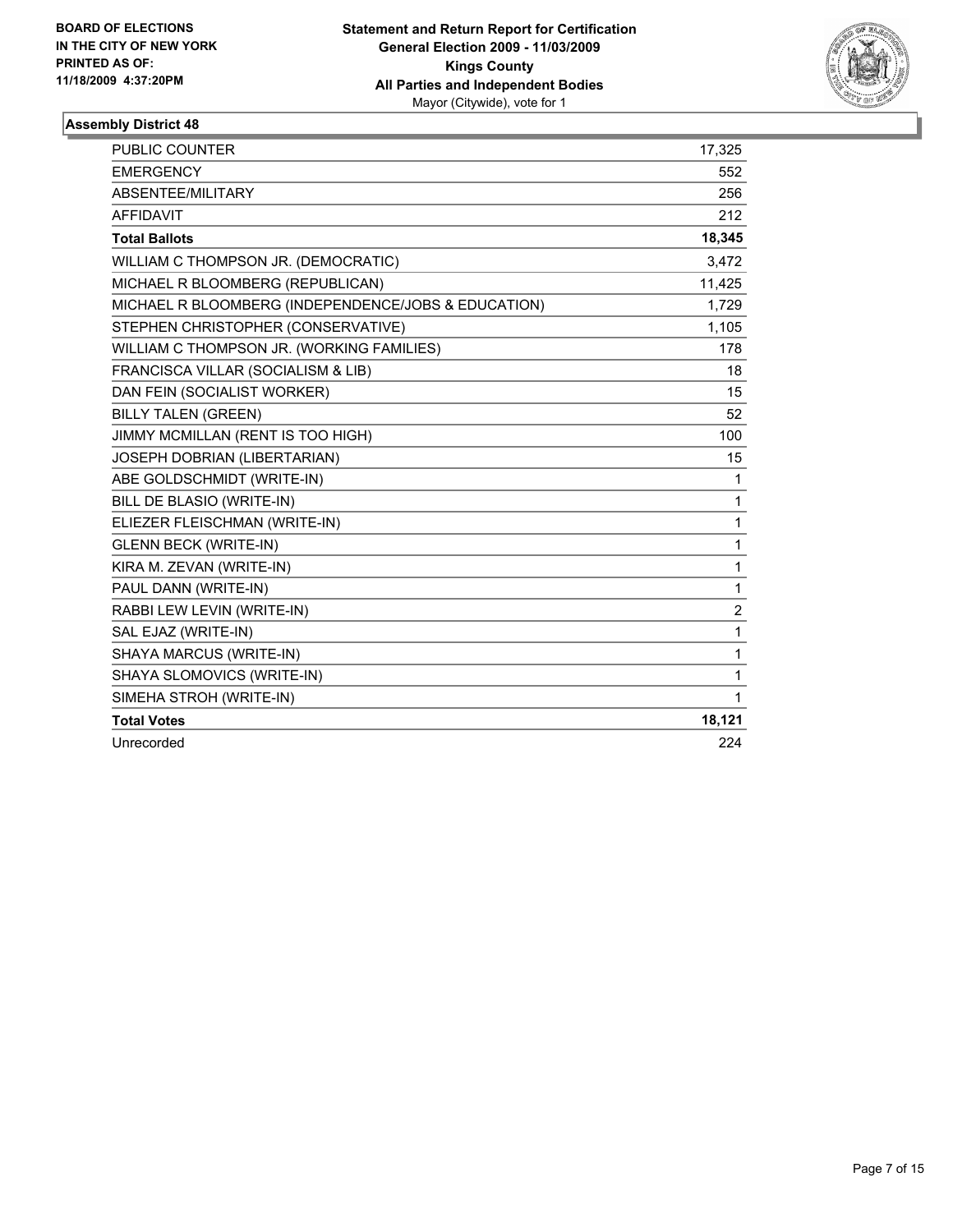

| <b>PUBLIC COUNTER</b>                               | 12,854 |
|-----------------------------------------------------|--------|
| <b>EMERGENCY</b>                                    | 23     |
| ABSENTEE/MILITARY                                   | 248    |
| <b>AFFIDAVIT</b>                                    | 157    |
| <b>Total Ballots</b>                                | 13,282 |
| WILLIAM C THOMPSON JR. (DEMOCRATIC)                 | 3,186  |
| MICHAEL R BLOOMBERG (REPUBLICAN)                    | 7,787  |
| MICHAEL R BLOOMBERG (INDEPENDENCE/JOBS & EDUCATION) | 1,267  |
| STEPHEN CHRISTOPHER (CONSERVATIVE)                  | 468    |
| WILLIAM C THOMPSON JR. (WORKING FAMILIES)           | 154    |
| FRANCISCA VILLAR (SOCIALISM & LIB)                  | 11     |
| DAN FEIN (SOCIALIST WORKER)                         | 6      |
| <b>BILLY TALEN (GREEN)</b>                          | 36     |
| JIMMY MCMILLAN (RENT IS TOO HIGH)                   | 14     |
| JOSEPH DOBRIAN (LIBERTARIAN)                        | 20     |
| CHARLES HAEUSSLER (WRITE-IN)                        | 1      |
| DEREK JETER (WRITE-IN)                              | 1      |
| <b>Total Votes</b>                                  | 12,951 |
| Unrecorded                                          | 331    |

| <b>PUBLIC COUNTER</b>                               | 15,934 |
|-----------------------------------------------------|--------|
| <b>EMERGENCY</b>                                    | 116    |
| <b>ABSENTEE/MILITARY</b>                            | 179    |
| <b>AFFIDAVIT</b>                                    | 242    |
| <b>Total Ballots</b>                                | 16,471 |
| WILLIAM C THOMPSON JR. (DEMOCRATIC)                 | 7,295  |
| MICHAEL R BLOOMBERG (REPUBLICAN)                    | 5,199  |
| MICHAEL R BLOOMBERG (INDEPENDENCE/JOBS & EDUCATION) | 1,909  |
| STEPHEN CHRISTOPHER (CONSERVATIVE)                  | 513    |
| WILLIAM C THOMPSON JR. (WORKING FAMILIES)           | 638    |
| FRANCISCA VILLAR (SOCIALISM & LIB)                  | 40     |
| DAN FEIN (SOCIALIST WORKER)                         | 27     |
| <b>BILLY TALEN (GREEN)</b>                          | 419    |
| JIMMY MCMILLAN (RENT IS TOO HIGH)                   | 64     |
| JOSEPH DOBRIAN (LIBERTARIAN)                        | 29     |
| CHARLES MONTGOMERY BURNS (WRITE-IN)                 | 1      |
| REVERAND BILLY (WRITE-IN)                           | 1      |
| RUDOLPH GULIANI (WRITE-IN)                          | 1      |
| SOMEBODY WORTH VOTING FOR (WRITE-IN)                | 1      |
| <b>TYRELL EILAND (WRITE-IN)</b>                     | 1      |
| <b>Total Votes</b>                                  | 16,138 |
| Unrecorded                                          | 333    |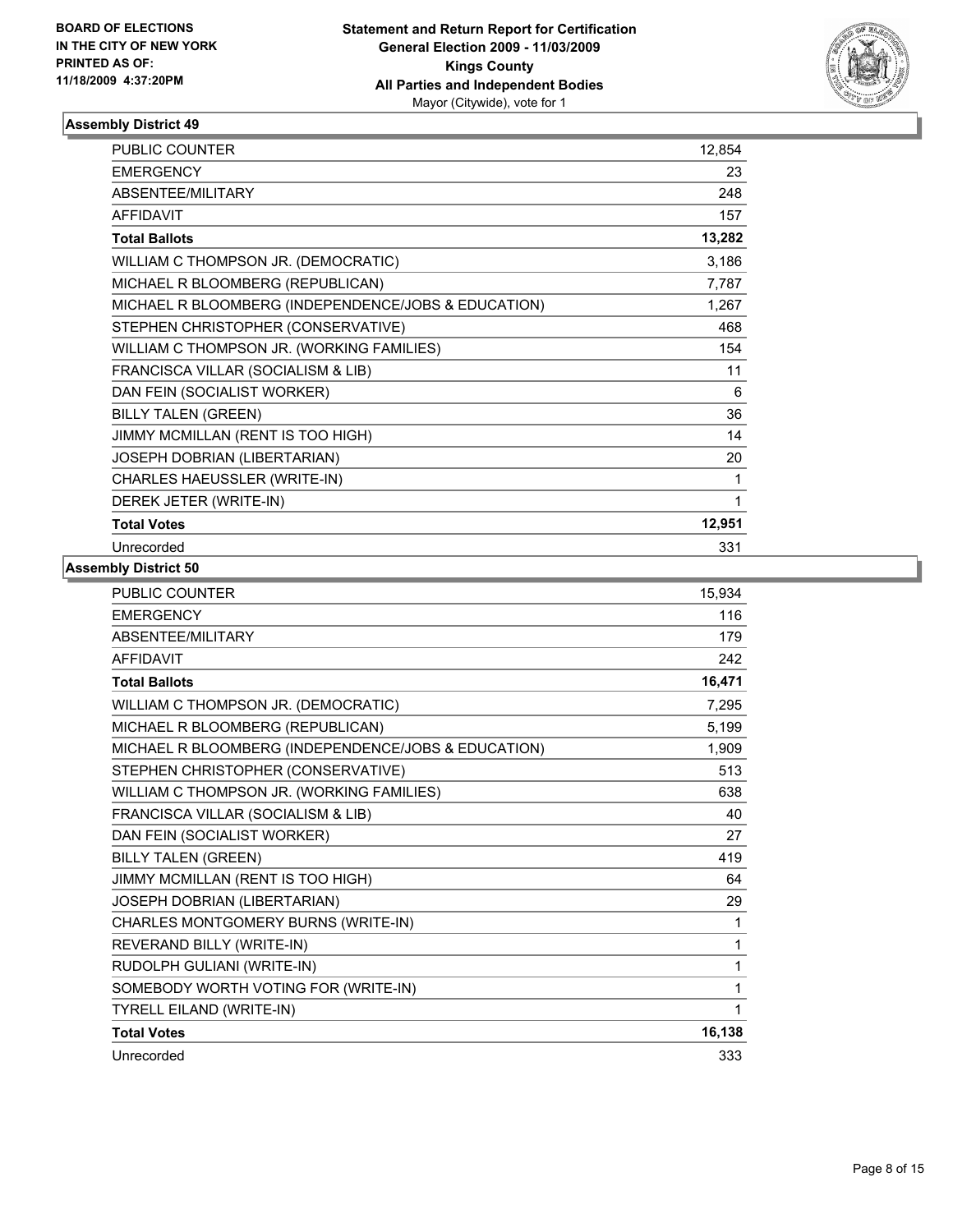

| <b>PUBLIC COUNTER</b>                               | 10,301 |
|-----------------------------------------------------|--------|
| <b>EMERGENCY</b>                                    | 35     |
| ABSENTEE/MILITARY                                   | 133    |
| <b>AFFIDAVIT</b>                                    | 134    |
| <b>Total Ballots</b>                                | 10,603 |
| WILLIAM C THOMPSON JR. (DEMOCRATIC)                 | 4,855  |
| MICHAEL R BLOOMBERG (REPUBLICAN)                    | 3,695  |
| MICHAEL R BLOOMBERG (INDEPENDENCE/JOBS & EDUCATION) | 1,075  |
| STEPHEN CHRISTOPHER (CONSERVATIVE)                  | 171    |
| WILLIAM C THOMPSON JR. (WORKING FAMILIES)           | 363    |
| FRANCISCA VILLAR (SOCIALISM & LIB)                  | 27     |
| DAN FEIN (SOCIALIST WORKER)                         | 7      |
| <b>BILLY TALEN (GREEN)</b>                          | 148    |
| JIMMY MCMILLAN (RENT IS TOO HIGH)                   | 25     |
| JOSEPH DOBRIAN (LIBERTARIAN)                        | 16     |
| ABRAHAM BARRANCA (WRITE-IN)                         | 1      |
| <b>GENE RUSSIANOFF (WRITE-IN)</b>                   | 1      |
| RUTH MESSINGER (WRITE-IN)                           | 1      |
| WILLIAM J. CLINTON (WRITE-IN)                       | 1      |
| <b>Total Votes</b>                                  | 10,386 |
| Unrecorded                                          | 217    |

| <b>PUBLIC COUNTER</b>                               | 25,510 |
|-----------------------------------------------------|--------|
| <b>EMERGENCY</b>                                    | 181    |
| ABSENTEE/MILITARY                                   | 518    |
| <b>AFFIDAVIT</b>                                    | 322    |
| <b>Total Ballots</b>                                | 26,531 |
| WILLIAM C THOMPSON JR. (DEMOCRATIC)                 | 8,839  |
| MICHAEL R BLOOMBERG (REPUBLICAN)                    | 7,602  |
| MICHAEL R BLOOMBERG (INDEPENDENCE/JOBS & EDUCATION) | 6,484  |
| STEPHEN CHRISTOPHER (CONSERVATIVE)                  | 227    |
| WILLIAM C THOMPSON JR. (WORKING FAMILIES)           | 1,884  |
| FRANCISCA VILLAR (SOCIALISM & LIB)                  | 85     |
| DAN FEIN (SOCIALIST WORKER)                         | 71     |
| <b>BILLY TALEN (GREEN)</b>                          | 764    |
| JIMMY MCMILLAN (RENT IS TOO HIGH)                   | 81     |
| JOSEPH DOBRIAN (LIBERTARIAN)                        | 57     |
| LISA WITTER (WRITE-IN)                              | 1      |
| LORN CHODOSH (WRITE-IN)                             | 1      |
| MOLLY BALFE (WRITE-IN)                              | 1      |
| TONY AVELLA (WRITE-IN)                              | 1      |
| <b>Total Votes</b>                                  | 26,098 |
| Unrecorded                                          | 433    |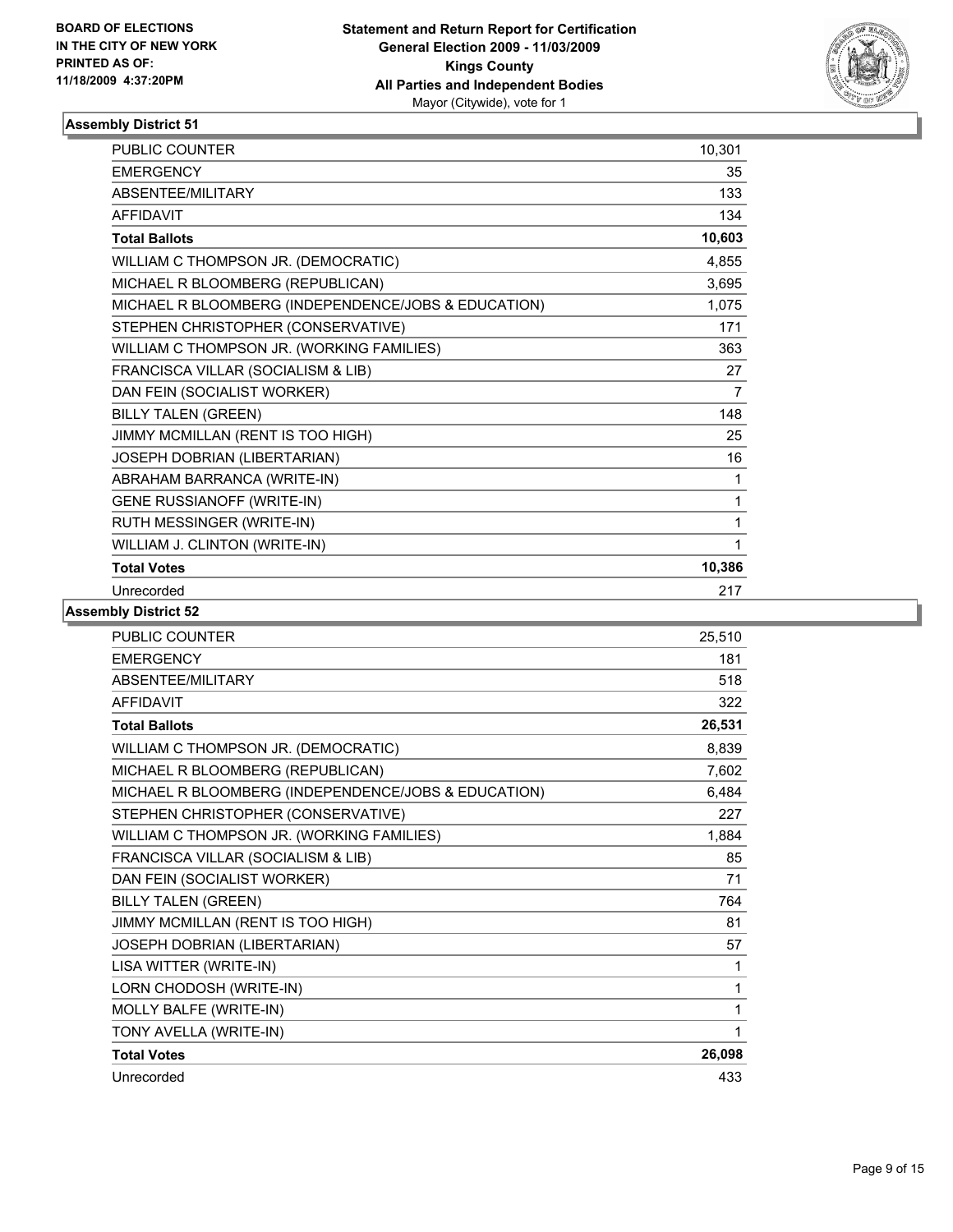

| <b>PUBLIC COUNTER</b>                               | 14,680 |
|-----------------------------------------------------|--------|
| <b>EMERGENCY</b>                                    | 55     |
| ABSENTEE/MILITARY                                   | 114    |
| <b>AFFIDAVIT</b>                                    | 235    |
| <b>Total Ballots</b>                                | 15,084 |
| WILLIAM C THOMPSON JR. (DEMOCRATIC)                 | 7,381  |
| MICHAEL R BLOOMBERG (REPUBLICAN)                    | 3,354  |
| MICHAEL R BLOOMBERG (INDEPENDENCE/JOBS & EDUCATION) | 1,233  |
| STEPHEN CHRISTOPHER (CONSERVATIVE)                  | 151    |
| WILLIAM C THOMPSON JR. (WORKING FAMILIES)           | 1,803  |
| FRANCISCA VILLAR (SOCIALISM & LIB)                  | 71     |
| DAN FEIN (SOCIALIST WORKER)                         | 16     |
| <b>BILLY TALEN (GREEN)</b>                          | 254    |
| JIMMY MCMILLAN (RENT IS TOO HIGH)                   | 60     |
| JOSEPH DOBRIAN (LIBERTARIAN)                        | 19     |
| CHARLES MONTGOMERY BURNS (WRITE-IN)                 | 1      |
| RACHEL LAUTER (WRITE-IN)                            | 1      |
| <b>Total Votes</b>                                  | 14,344 |
| Unrecorded                                          | 740    |

| <b>PUBLIC COUNTER</b>                               | 10,950 |
|-----------------------------------------------------|--------|
| <b>EMERGENCY</b>                                    | 58     |
| ABSENTEE/MILITARY                                   | 68     |
| <b>AFFIDAVIT</b>                                    | 179    |
| <b>Total Ballots</b>                                | 11,255 |
| WILLIAM C THOMPSON JR. (DEMOCRATIC)                 | 7,479  |
| MICHAEL R BLOOMBERG (REPUBLICAN)                    | 2,279  |
| MICHAEL R BLOOMBERG (INDEPENDENCE/JOBS & EDUCATION) | 610    |
| STEPHEN CHRISTOPHER (CONSERVATIVE)                  | 81     |
| WILLIAM C THOMPSON JR. (WORKING FAMILIES)           | 456    |
| FRANCISCA VILLAR (SOCIALISM & LIB)                  | 13     |
| DAN FEIN (SOCIALIST WORKER)                         | 8      |
| <b>BILLY TALEN (GREEN)</b>                          | 52     |
| JIMMY MCMILLAN (RENT IS TOO HIGH)                   | 13     |
| JOSEPH DOBRIAN (LIBERTARIAN)                        | 10     |
| O-ROSS (WRITE-IN)                                   | 1      |
| <b>Total Votes</b>                                  | 11,002 |
| Unrecorded                                          | 253    |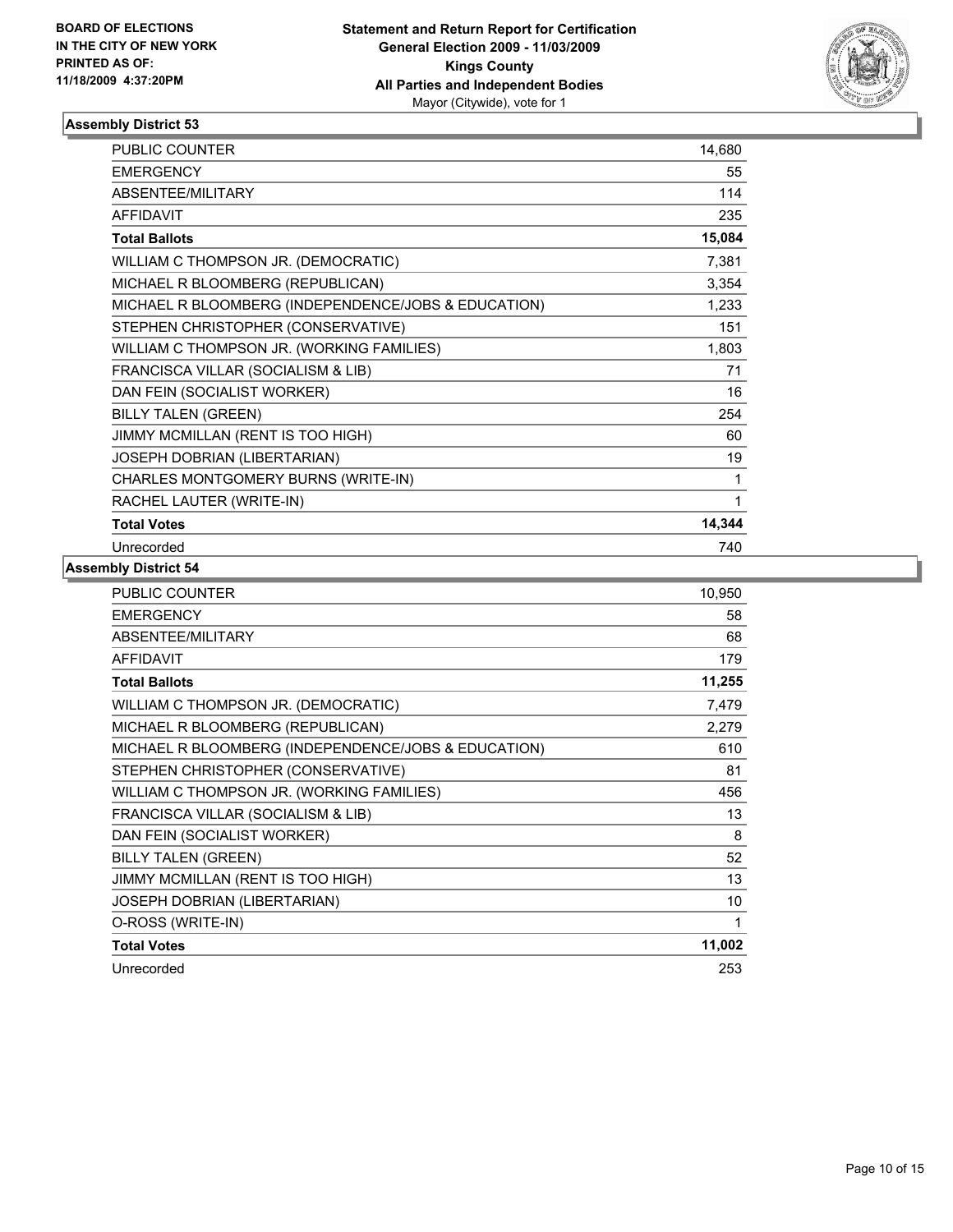

| <b>PUBLIC COUNTER</b>                               | 13,267          |
|-----------------------------------------------------|-----------------|
| <b>EMERGENCY</b>                                    | 45              |
| ABSENTEE/MILITARY                                   | 146             |
| <b>AFFIDAVIT</b>                                    | 197             |
| <b>Total Ballots</b>                                | 13,655          |
| WILLIAM C THOMPSON JR. (DEMOCRATIC)                 | 10,864          |
| MICHAEL R BLOOMBERG (REPUBLICAN)                    | 1,612           |
| MICHAEL R BLOOMBERG (INDEPENDENCE/JOBS & EDUCATION) | 453             |
| STEPHEN CHRISTOPHER (CONSERVATIVE)                  | 43              |
| WILLIAM C THOMPSON JR. (WORKING FAMILIES)           | 376             |
| FRANCISCA VILLAR (SOCIALISM & LIB)                  | 18              |
| DAN FEIN (SOCIALIST WORKER)                         | 6               |
| <b>BILLY TALEN (GREEN)</b>                          | 55              |
| JIMMY MCMILLAN (RENT IS TOO HIGH)                   | 13              |
| <b>JOSEPH DOBRIAN (LIBERTARIAN)</b>                 | 12 <sup>°</sup> |
| <b>Total Votes</b>                                  | 13,452          |
| Unrecorded                                          | 203             |

| PUBLIC COUNTER                                      | 16,348 |
|-----------------------------------------------------|--------|
| <b>EMERGENCY</b>                                    | 358    |
| ABSENTEE/MILITARY                                   | 216    |
| <b>AFFIDAVIT</b>                                    | 253    |
| <b>Total Ballots</b>                                | 17,175 |
| WILLIAM C THOMPSON JR. (DEMOCRATIC)                 | 12,818 |
| MICHAEL R BLOOMBERG (REPUBLICAN)                    | 1,909  |
| MICHAEL R BLOOMBERG (INDEPENDENCE/JOBS & EDUCATION) | 714    |
| STEPHEN CHRISTOPHER (CONSERVATIVE)                  | 69     |
| WILLIAM C THOMPSON JR. (WORKING FAMILIES)           | 1,073  |
| FRANCISCA VILLAR (SOCIALISM & LIB)                  | 28     |
| DAN FEIN (SOCIALIST WORKER)                         | 7      |
| <b>BILLY TALEN (GREEN)</b>                          | 83     |
| JIMMY MCMILLAN (RENT IS TOO HIGH)                   | 29     |
| JOSEPH DOBRIAN (LIBERTARIAN)                        | 13     |
| DOUG HOFFMAN (WRITE-IN)                             | 1      |
| ROBERT BUREK AKA THE NAKED COWBOY (WRITE-IN)        | 1      |
| <b>Total Votes</b>                                  | 16,745 |
| Unrecorded                                          | 430    |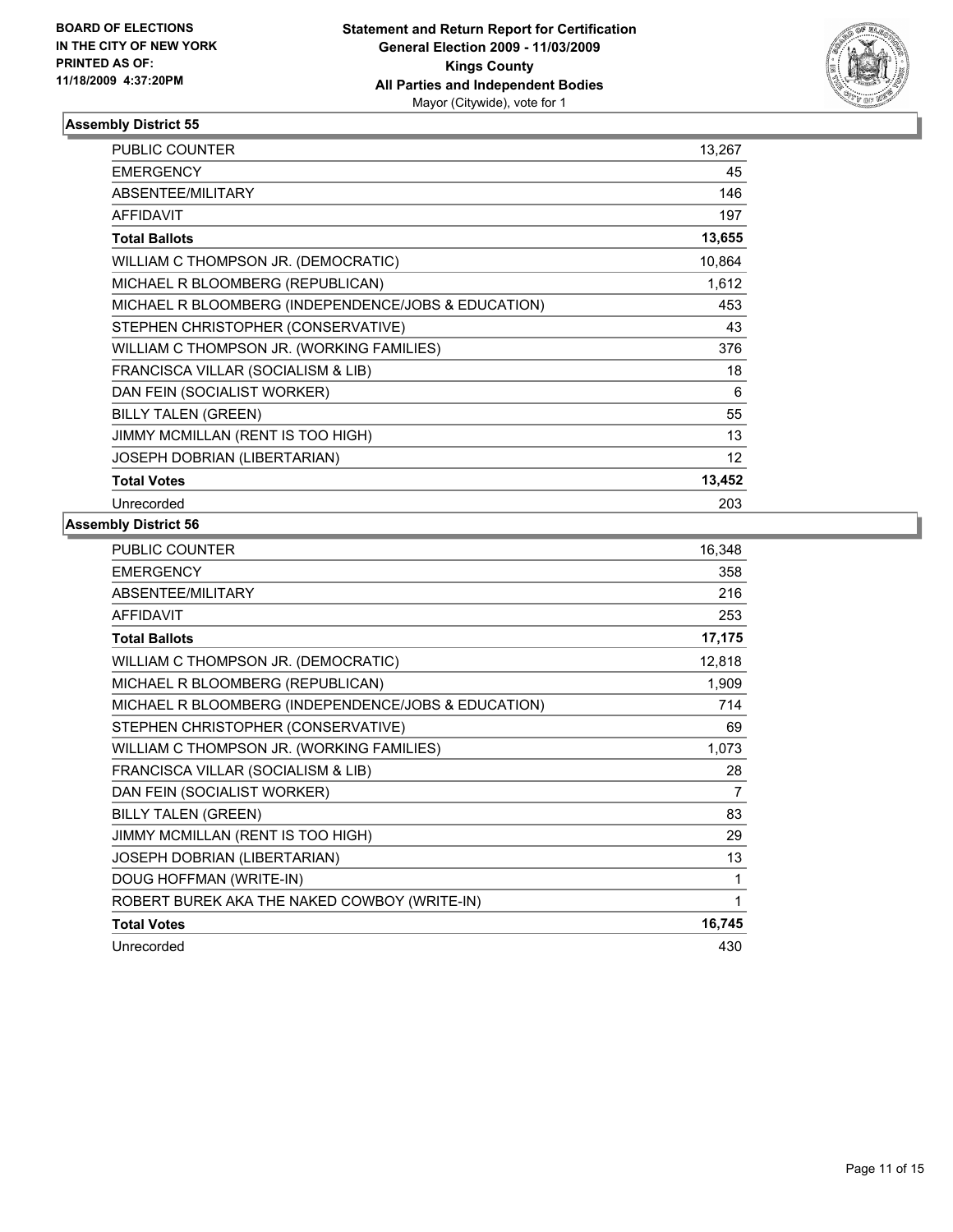

| <b>PUBLIC COUNTER</b>                               | 19,952 |
|-----------------------------------------------------|--------|
| <b>EMERGENCY</b>                                    | 106    |
| ABSENTEE/MILITARY                                   | 331    |
| <b>AFFIDAVIT</b>                                    | 321    |
| <b>Total Ballots</b>                                | 20,710 |
| WILLIAM C THOMPSON JR. (DEMOCRATIC)                 | 13,590 |
| MICHAEL R BLOOMBERG (REPUBLICAN)                    | 2,726  |
| MICHAEL R BLOOMBERG (INDEPENDENCE/JOBS & EDUCATION) | 1,981  |
| STEPHEN CHRISTOPHER (CONSERVATIVE)                  | 65     |
| WILLIAM C THOMPSON JR. (WORKING FAMILIES)           | 1,271  |
| FRANCISCA VILLAR (SOCIALISM & LIB)                  | 54     |
| DAN FEIN (SOCIALIST WORKER)                         | 27     |
| <b>BILLY TALEN (GREEN)</b>                          | 373    |
| JIMMY MCMILLAN (RENT IS TOO HIGH)                   | 79     |
| JOSEPH DOBRIAN (LIBERTARIAN)                        | 22     |
| BILL THOMPSON (WRITE-IN)                            | 1      |
| CHARLES MONTGOMERY BURNS (WRITE-IN)                 | 1      |
| CHRIS STRUNK (WRITE-IN)                             | 1      |
| CHRIS STUNK (WRITE-IN)                              | 1      |
| <b>Total Votes</b>                                  | 20,192 |
| Unrecorded                                          | 518    |

| <b>PUBLIC COUNTER</b>                               | 15,517 |
|-----------------------------------------------------|--------|
| <b>EMERGENCY</b>                                    | 426    |
| ABSENTEE/MILITARY                                   | 375    |
| <b>AFFIDAVIT</b>                                    | 158    |
| <b>Total Ballots</b>                                | 16,476 |
| WILLIAM C THOMPSON JR. (DEMOCRATIC)                 | 12,660 |
| MICHAEL R BLOOMBERG (REPUBLICAN)                    | 2,284  |
| MICHAEL R BLOOMBERG (INDEPENDENCE/JOBS & EDUCATION) | 743    |
| STEPHEN CHRISTOPHER (CONSERVATIVE)                  | 68     |
| WILLIAM C THOMPSON JR. (WORKING FAMILIES)           | 350    |
| FRANCISCA VILLAR (SOCIALISM & LIB)                  | 13     |
| DAN FEIN (SOCIALIST WORKER)                         | 5      |
| <b>BILLY TALEN (GREEN)</b>                          | 18     |
| JIMMY MCMILLAN (RENT IS TOO HIGH)                   | 18     |
| JOSEPH DOBRIAN (LIBERTARIAN)                        | 5      |
| <b>Total Votes</b>                                  | 16,164 |
| Unrecorded                                          | 312    |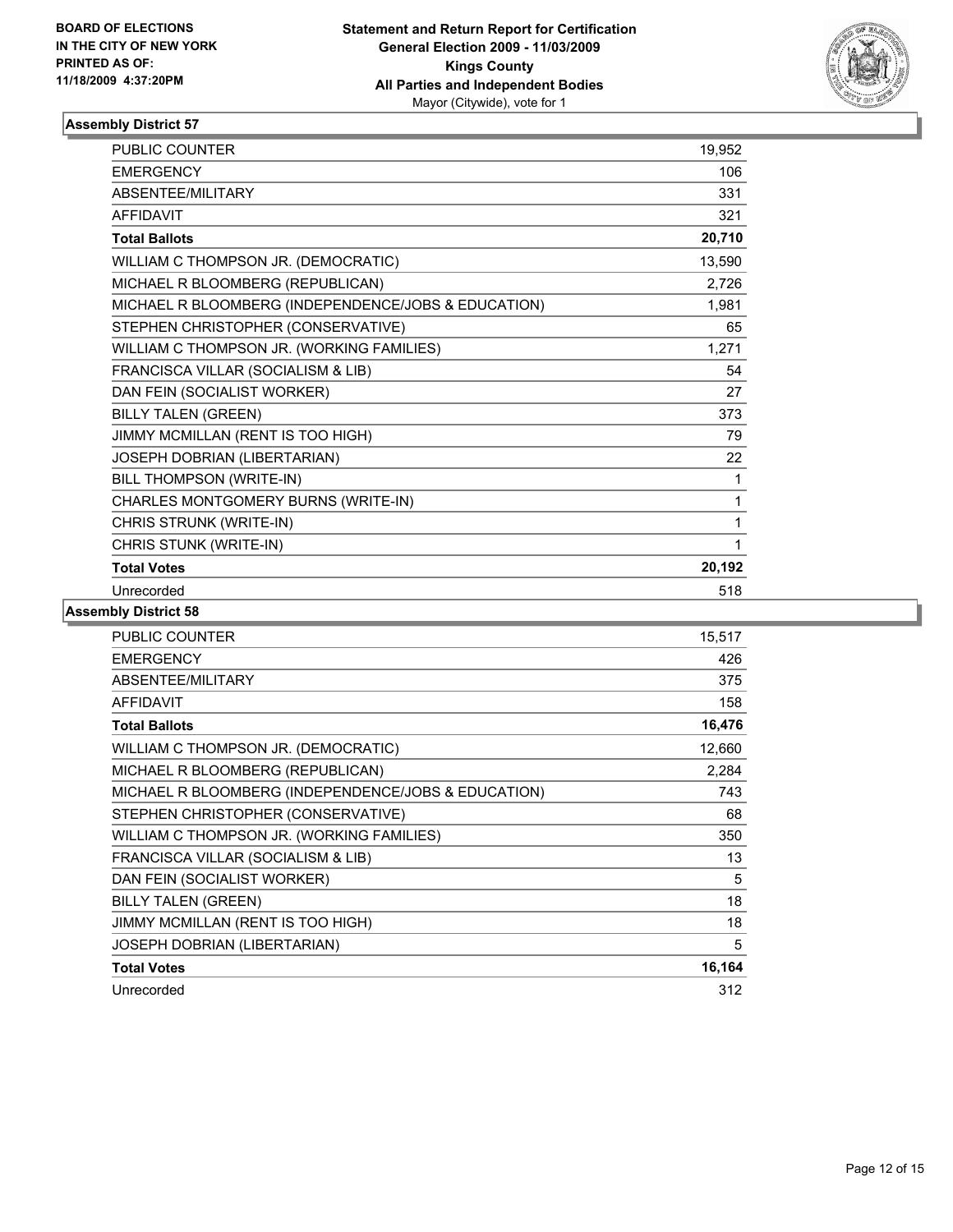

| <b>PUBLIC COUNTER</b>                               | 18,603 |
|-----------------------------------------------------|--------|
| <b>EMERGENCY</b>                                    | 223    |
| <b>ABSENTEE/MILITARY</b>                            | 311    |
| <b>AFFIDAVIT</b>                                    | 136    |
| <b>Total Ballots</b>                                | 19,273 |
| WILLIAM C THOMPSON JR. (DEMOCRATIC)                 | 9,051  |
| MICHAEL R BLOOMBERG (REPUBLICAN)                    | 7,602  |
| MICHAEL R BLOOMBERG (INDEPENDENCE/JOBS & EDUCATION) | 1,581  |
| STEPHEN CHRISTOPHER (CONSERVATIVE)                  | 419    |
| WILLIAM C THOMPSON JR. (WORKING FAMILIES)           | 266    |
| FRANCISCA VILLAR (SOCIALISM & LIB)                  | 9      |
| DAN FEIN (SOCIALIST WORKER)                         | 9      |
| <b>BILLY TALEN (GREEN)</b>                          | 45     |
| JIMMY MCMILLAN (RENT IS TOO HIGH)                   | 15     |
| JOSEPH DOBRIAN (LIBERTARIAN)                        | 22     |
| BILL CLINTON (WRITE-IN)                             | 1      |
| GREGORY A. MONTE (WRITE-IN)                         | 1      |
| PATRICK S KENNIFF (WRITE-IN)                        | 1      |
| RUDOLPH GULIANI (WRITE-IN)                          | 1      |
| STEWART MILSTEIN (WRITE-IN)                         | 1      |
| <b>Total Votes</b>                                  | 19,024 |
| Unrecorded                                          | 249    |

| <b>PUBLIC COUNTER</b>                               | 8,018 |
|-----------------------------------------------------|-------|
| <b>EMERGENCY</b>                                    | 124   |
| ABSENTEE/MILITARY                                   | 164   |
| <b>AFFIDAVIT</b>                                    | 88    |
| <b>Total Ballots</b>                                | 8,394 |
| WILLIAM C THOMPSON JR. (DEMOCRATIC)                 | 2,174 |
| MICHAEL R BLOOMBERG (REPUBLICAN)                    | 4,351 |
| MICHAEL R BLOOMBERG (INDEPENDENCE/JOBS & EDUCATION) | 1,069 |
| STEPHEN CHRISTOPHER (CONSERVATIVE)                  | 321   |
| WILLIAM C THOMPSON JR. (WORKING FAMILIES)           | 170   |
| FRANCISCA VILLAR (SOCIALISM & LIB)                  | 13    |
| DAN FEIN (SOCIALIST WORKER)                         | 14    |
| <b>BILLY TALEN (GREEN)</b>                          | 91    |
| JIMMY MCMILLAN (RENT IS TOO HIGH)                   | 21    |
| JOSEPH DOBRIAN (LIBERTARIAN)                        | 24    |
| CHARLES MONTGOMERY BUNRS (WRITE-IN)                 | 1     |
| TOM TULLY (WRITE-IN)                                | 1     |
| <b>Total Votes</b>                                  | 8,250 |
| Unrecorded                                          | 144   |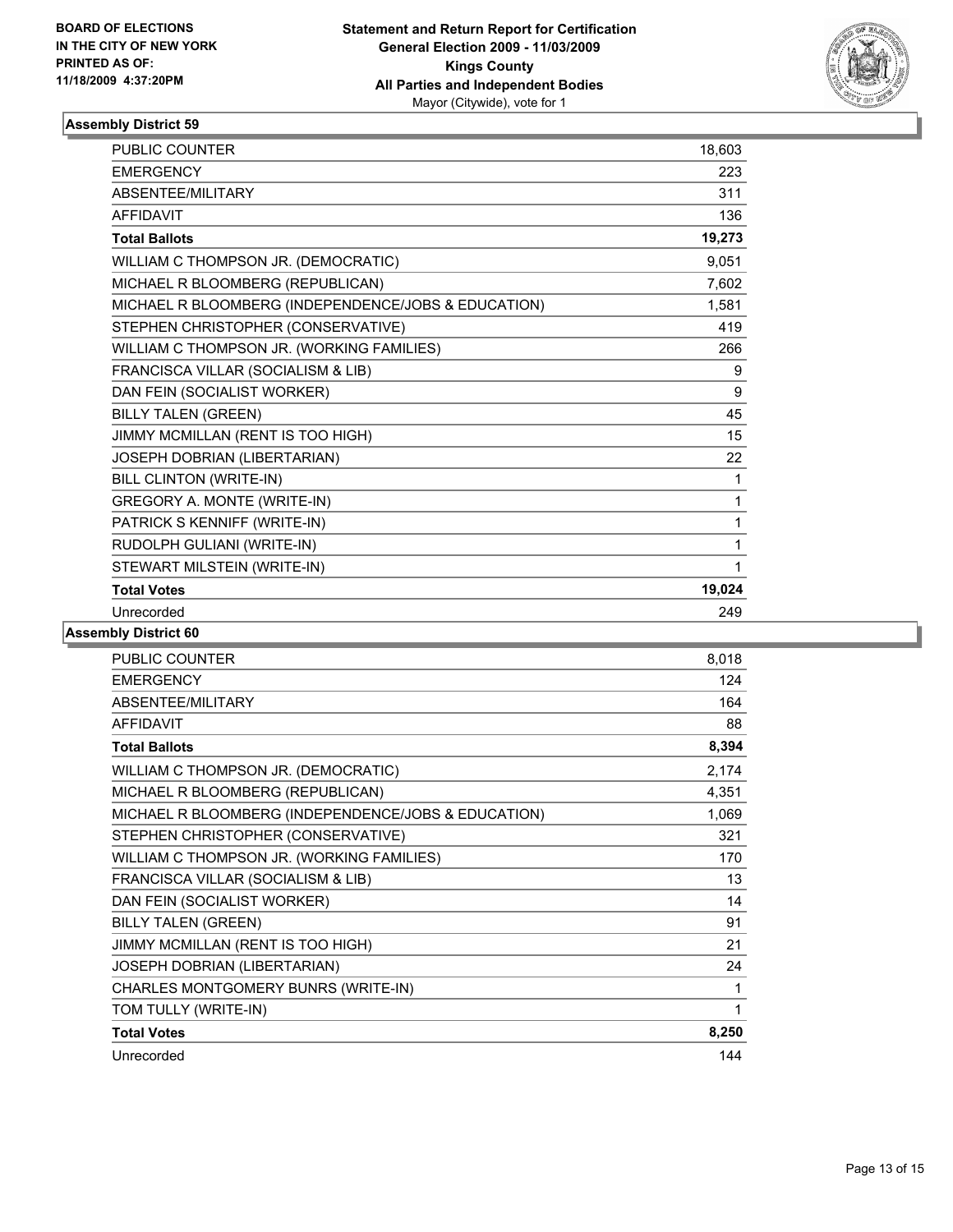

**Total for Mayor (Citywide) - Kings County**

| PUBLIC COUNTER                                      | 334,224 |
|-----------------------------------------------------|---------|
| <b>EMERGENCY</b>                                    | 3,183   |
| ABSENTEE/MILITARY                                   | 5,663   |
| AFFIDAVIT                                           | 4,240   |
| <b>Total Ballots</b>                                | 347,310 |
| WILLIAM C THOMPSON JR. (DEMOCRATIC)                 | 163,230 |
| MICHAEL R BLOOMBERG (REPUBLICAN)                    | 117,706 |
| MICHAEL R BLOOMBERG (INDEPENDENCE/JOBS & EDUCATION) | 36,033  |
| STEPHEN CHRISTOPHER (CONSERVATIVE)                  | 5,690   |
| WILLIAM C THOMPSON JR. (WORKING FAMILIES)           | 12,461  |
| FRANCISCA VILLAR (SOCIALISM & LIB)                  | 577     |
| DAN FEIN (SOCIALIST WORKER)                         | 376     |
| <b>BILLY TALEN (GREEN)</b>                          | 3,338   |
| JIMMY MCMILLAN (RENT IS TOO HIGH)                   | 764     |
| JOSEPH DOBRIAN (LIBERTARIAN)                        | 413     |
| AARON HERMAN (WRITE-IN)                             | 1       |
| ABE GOLDSCHMIDT (WRITE-IN)                          | 1       |
| ABRAHAM BARRANCA (WRITE-IN)                         | 1       |
| ANTHONY WEINER (WRITE-IN)                           | 1       |
| AV (WRITE-IN)                                       | 1       |
| <b>BARRY BROTHERS (WRITE-IN)</b>                    | 1       |
| <b>BILL CLINTON (WRITE-IN)</b>                      | 2       |
| BILL DE BLASIO (WRITE-IN)                           | 1       |
| BILL THOMPSON (WRITE-IN)                            | 1       |
| CHARLES HAEUSSLER (WRITE-IN)                        | 1       |
| CHARLES MONTGOMERY BUNRS (WRITE-IN)                 | 1       |
| CHARLES MONTGOMERY BURNS (WRITE-IN)                 | 6       |
| CHRIS STRUNK (WRITE-IN)                             | 1       |
| CHRIS STUNK (WRITE-IN)                              | 1       |
| CHRISTINE QUINN (WRITE-IN)                          | 1       |
| DANIEL GOLDSTEIN (WRITE-IN)                         | 2       |
| DEREK JETER (WRITE-IN)                              | 1       |
| DOUG HOFFMAN (WRITE-IN)                             | 1       |
| ELIEZER FLEISCHMAN (WRITE-IN)                       | 1       |
| ELLEN FRIEDBERG (WRITE-IN)                          | 1       |
| GEGORY A. MONTE (WRITE-IN)                          | 1       |
| <b>GENE RUSSIANOFF (WRITE-IN)</b>                   | 1       |
| <b>GLENN BECK (WRITE-IN)</b>                        | 1       |
| GREGORY A. MONTE (WRITE-IN)                         | 2       |
| IAN RANDAL STROCK (WRITE-IN)                        | 1       |
| JONNY PORKPIE (WRITE-IN)                            | 1       |
| KIRA M. ZEVAN (WRITE-IN)                            | 1       |
| LAURA JACOBSON (WRITE-IN)                           | 1       |
| LISA WITTER (WRITE-IN)                              | 1       |
| LLOYD B. MILLER (WRITE-IN)                          | 1       |
| LORN CHODOSH (WRITE-IN)                             | 1       |